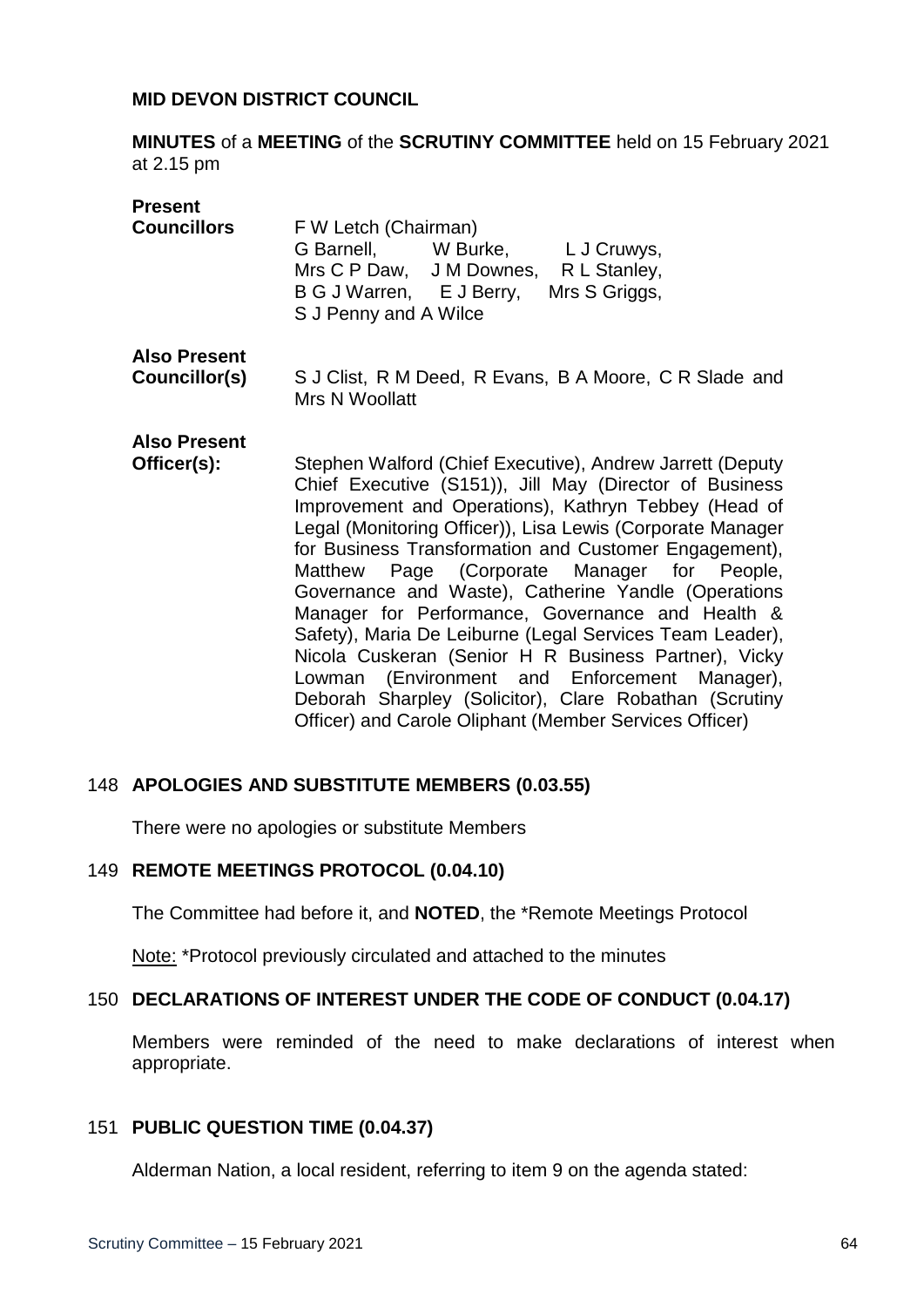'I'd like to ask some questions please, I suppose more of the Chairman of the Working Group of Governance, Cllr Moore, than of the Scrutiny Committee. I would hope that the Scrutiny Committee would put these questions to Cllr Moore.

Between 27th January last year and 28th January this year the Governance Working Group held 6 secret meetings which I had to make for FOI requests to get minutes of those meetings. I am wondering is this conducive of an open democratic government? I would like to know as well why the Working Group has decided that the fundamental structure of governance does not require attention as it says in one of the most recent reports. They have totally failed to consider the pros and cons of returning to a committee structure and I would like to know why that is.

The wish of the public and many councillors to prevent the Cabinet acting contrary to their clear wishes will continue unfettered if the Working Groups proposals are enacted. Is this really what the Council wanted when they voted for a review of governance?

I think the proposal to scrap the PDG's in favour of two Scrutiny committees portrays the real wishes of the controlling councillors to clearly, purely control the Leader of the Council. PDG's were supposed to develop policy, if they are scrapped all backbenchers will be doing will to scrutinise actions of Cabinet. It does nothing to increase their powers at all.

The changes proposed do not challenge the outright power of the Cabinet. The Working Group has failed to address the concerns to the public and the Council and I hope Scrutiny Committee will ask Cllr Moore why that is and what their true intentions are.'

The Chairman advised that the questions would be addressed at the item.

## 152 **MEMBER FORUM (0.08.11)**

Cllr G Barnell stated:

At the last meeting of the Scrutiny Committee on 18th January the Leader, Cllr Deed, gave an undertaking that the forthcoming 3RDL Business Plan would be the subject of pre scrutiny by this committee at today's meeting. He gave a further undertaking that the Business Plan would return to Cabinet on 18th February, the forward plan confirms that, for further consideration before proceeding to Council on 24th February for a decision.

In accordance to the legislation on how local government business should be conducted, the Cabinet agenda report on the 3RDL Business Plan was published publicly a week before the Cabinet on 4th February together with the Plan which was circulated to Members only. The recommendation in the report was that Cabinet recommend the Business Plan and this was consistent both with Cllr Deed commitment to the Scrutiny Committee on the 18th and formal notice of Mid Devon key decisions which stated that the Cabinet be asked to consider the Business Plan.

The report and its recommendations remained unchanged prior to the Cabinet meeting on 4th February and during the meeting until the item was called for discussion, it stayed the same until the item was called. After the item had been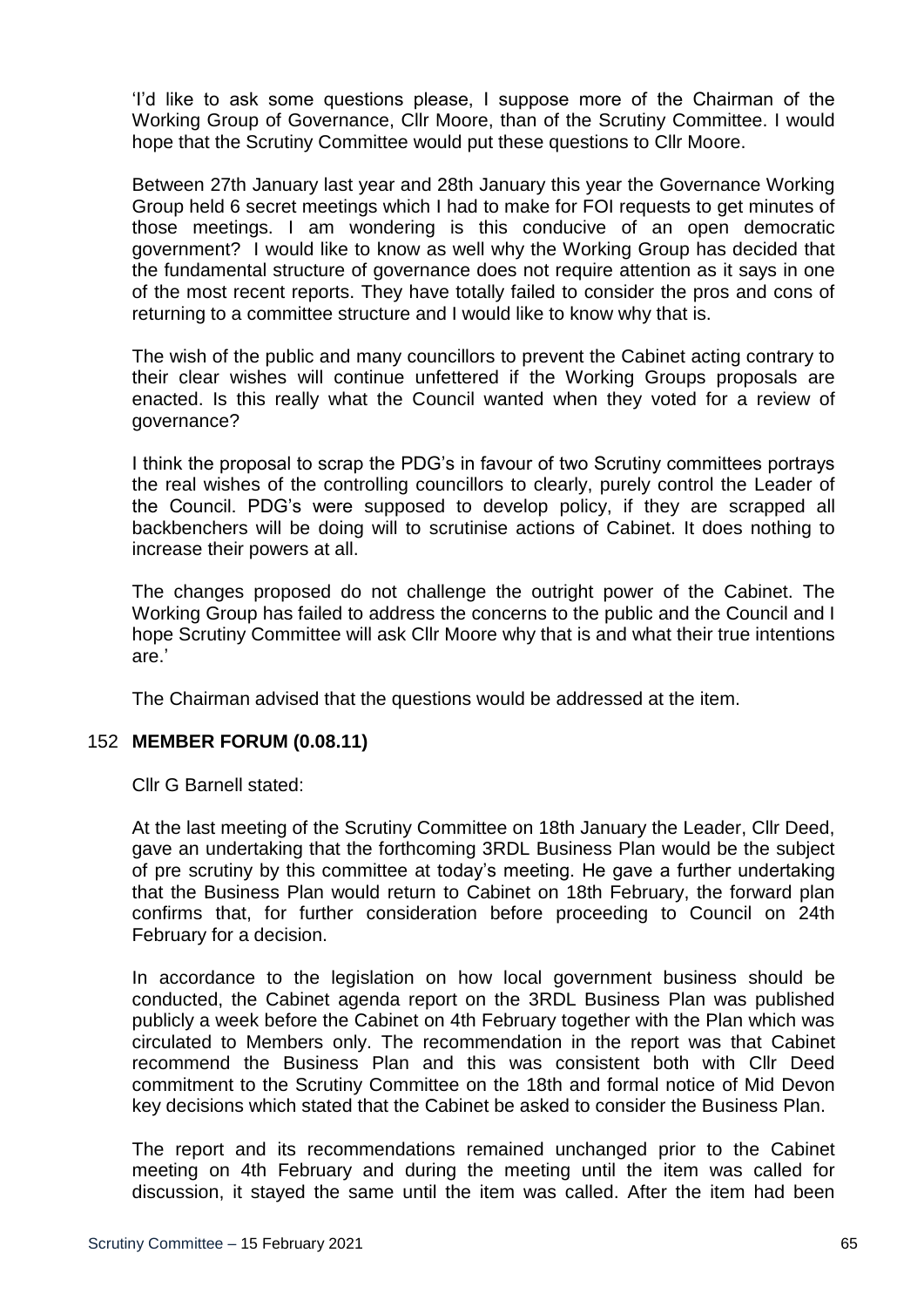called, the Leader announced that the recommendation was to be changed very significantly, he removed the word recommends and replaced it with the word approves. This amendment immediately changed the entire purpose of the report and the consequences of the subsequent Cabinet discussion and the Cabinet proceeded to approve the Business Plan and significant loan amounts to 3RDL.

The questions are these:

- 1. The change of one word in the reports recommendation entirely changed the purpose of the report. It effectively became a new report. Is it lawful and/or constitutional for a report to be considered by Cabinet without prior notice?
- 2. Is it lawful or constitutional for a key decision to be made on a report to Cabinet without prior notice of its intention to consider making one?
- 3. Was the decision by Cabinet on 4th February to approve the 3RDL Business Plan and very significant loans, was that decision lawful and constitutional?

The events described above point to a strong possibility that the Leader of the Council set out to deliberately mislead the Scrutiny Committee and the wider membership of Mid Devon and also members of the public. To mislead them about purpose of intent of 3RDL Business Plan on 4th February. This could be seen as an attempt to avoid scrutiny of the business plan and to push through Cabinet approval at the earliest opportunity. Given the prima facie evidence that the Leader may have mislead Scrutiny Committee, together with the membership and the public, will the Monitoring Officer carry out an investigation into the matter of possible misconduct. In this conduct I would refer her to the Nolan principles of integrity, accountability, openness, honesty to which I might add leadership.

The Monitoring Officer explained that she would replying in detail and in writing which would be circulated to the Committee.

The Leader accepted that as the charges against him by Cllr Barnell as to his motives and conduct were serious he would not respond but leave a response to the Monitoring Officer.

## 153 **MINUTES OF THE PREVIOUS MEETING (0.13.59)**

The minutes of the meeting held on  $18<sup>th</sup>$  January 2021 were approved as a correct record.

## 154 **DECISIONS OF THE CABINET (0.16.27)**

The Committee **NOTED** that none of the decisions made by the Cabinet on 4<sup>th</sup> February 2021 had been called in.

## 155 **CHAIRMAN'S ANNOUNCEMENTS(0.16.37)**

The Chairman announced that he was going to be attending a meeting with the Leader, the Chief Executive and the Chairman of the Planning Enforcement Working Group to find a way forward.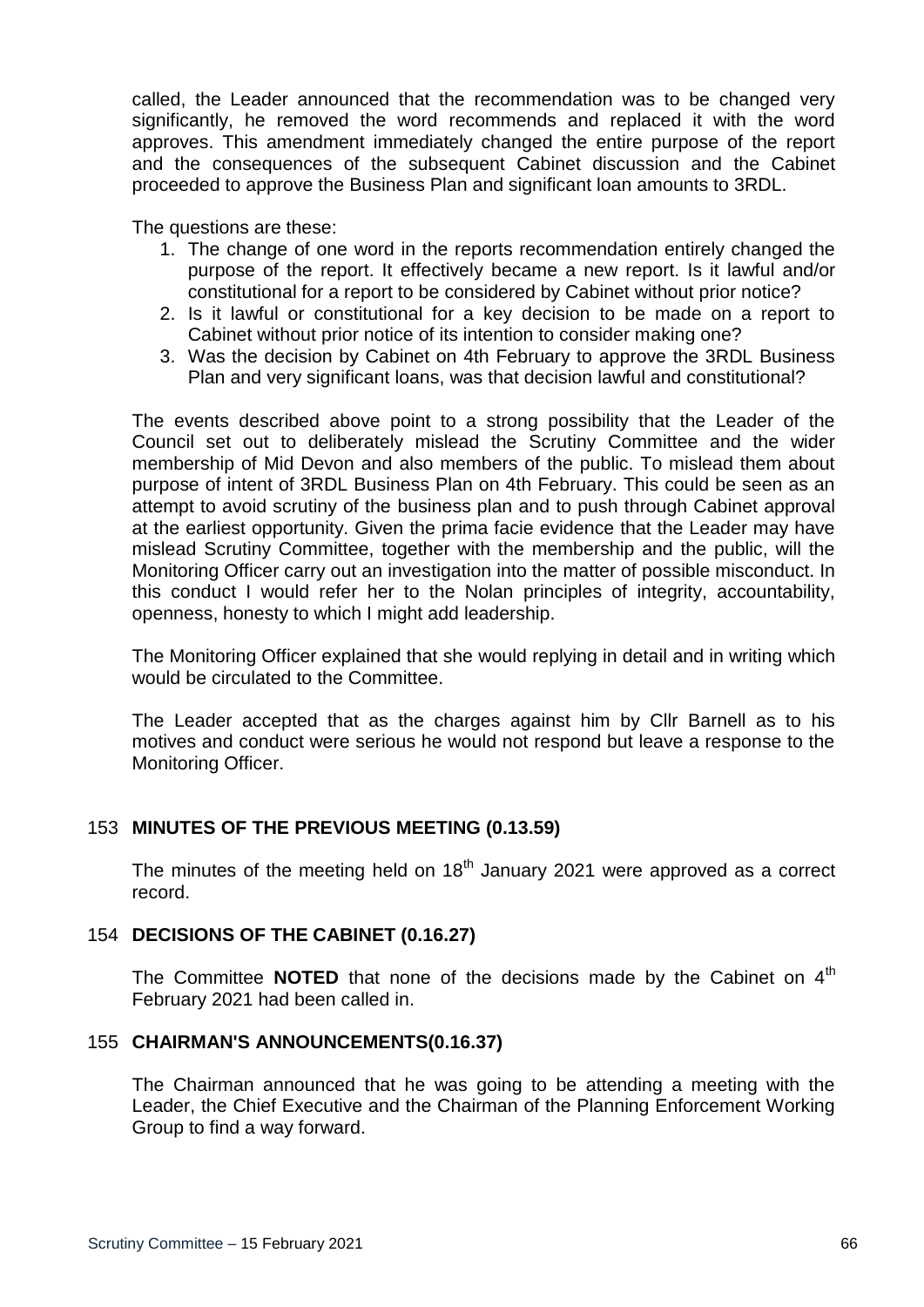## 156 **MEETING MANAGEMENT**

The Chairman indicated that he would take item 11 as the next item of business.

## 157 **3 RIVERS DEVELOPMENTS LTD BUSINESS PLAN (0.18.06)**

Member discussed the 3 Rivers Development Ltd (3RDL) Business Plan.

Consideration was given to:

- The decision to approve the Business Plan and recommend it to Council had already been made
- The St Georges site was due for completion in March 2022 and marketing would commence when the site was nearing completion as it could not be occupied until the whole development was completed
- 3RDL needed Members support
- The possible use of social media to promote the Company and to respond to negative posts
- The relationship between the Scrutiny Committee and the Audit Committee to scrutinise 3RDL and any associated risk to the Council

In response to a question asked about the role of pre scrutiny of business cases for 3RDL the Monitoring Officer explained that the Scrutiny Committee had enhanced rights and that she would provide a written response to Members.

The Cabinet Member for Finance explained that a business case for each site would be presented to the Cabinet by 3RDL and that each would be considered on its own merits. He reminded Members of the agreed process between Scrutiny Committee and Audit Committee and that the Audit Committee should have visibility of financial risks.

Members stated their frustration at 3RDL and felt that it was not the Scrutiny Committee's function to support the company but to show the public that they were robustly analysing it.

The Chairman of the Audit Committee stated that if Members had concerns about the financial risks of 3RDL then those concerns should be brought to the Audit Committee.

In response to a question asked, the Deputy Chief Executive (S151) explained that all lending to 3RDL had come from short term lending from the Council's reserves and was not directly from Council tax income. That £1.2m had been received from the company to date which was the equivalent to running the Council's 3 leisure centres for a year. He informed Members of the Treasury Management Strategy which was due to be presented to the Cabinet.

The Committee had further discussions and **AGREED** that: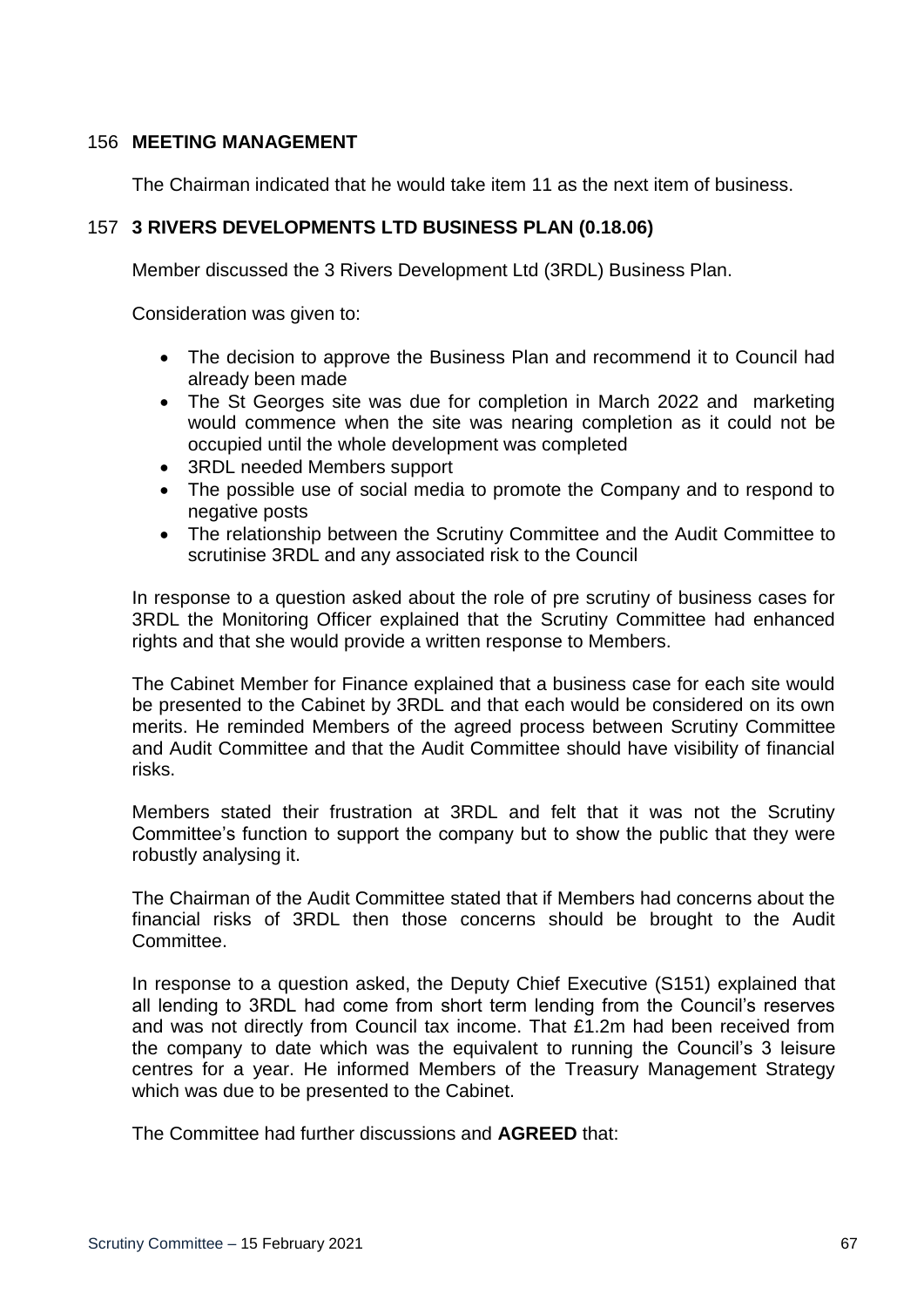The 3 Rivers Development Limited - Business Case and Appraisal for the 9 dwellings at Bampton be brought before the Scrutiny Committee before being considered by the Cabinet

(Proposed by Cllr G Barnell and seconded by Cllr A Wilce)

**Reason for the decision:** To pre scrutinise the business case for the Bampton development

#### Notes:

- i.) Councillor R L Stanley declared a Disclosable Pecuniary Interest with regard to his involvement with 3 Rivers Developments Limited and left the meeting for the discussion and vote thereon
- ii.) Cllrs E J Berry, W Burke and Mrs C P Daw requested that their vote against the decision be recorded
- iii.) \*Report previously circulated and attached to the minutes

## 158 **UPDATE ON THE GOVERNANCE WORKING GROUP (1.12.07)**

The Chairman of the Governance Working Group provided an update to Members and stated:

The Full Council meeting on 6 January 2021 ratified the Governance Working Group's way forward based on the 7 key conclusions from Group's activities to that date, notably including the outcome of internal and external consultation events. This report provides an update on work since that date.

A further meeting was held by the Working Group on 28 January 2021 at which the Monitoring Officer presented a paper providing options for discussion based on the agreed way forward. These were:

1. To continue with the current arrangements but enhance the scrutiny process; or,

2. To replace the 4 Policy Development Groups plus a Scrutiny Committee with one or more Overview & Scrutiny Committees.

After discussion it was agreed that a more detailed proposal be provided by Officers in consultation with the LGA for the second option. This was to look at 2 Overview & Scrutiny Committees addressing Corporate and Community topics respectively. The inclusion of a Programming Board to manage the work between the 2 Committees plus a Joint Overview & Scrutiny meeting to consider items of joint interest would also be developed. Working Groups could continue in the guise of Task & Finish Groups to support the work of the Committees.

This approach was considered to be worth exploring in more detail, as it appeared to offer the opportunity to improve Member involvement, improve cross-discipline working without unnecessary overlap, and enhance decision making through early engagement in the process. It was also thought that routine policy updates might become Cabinet Member responsibilities to allow the Committees to focus on matters of more criticality.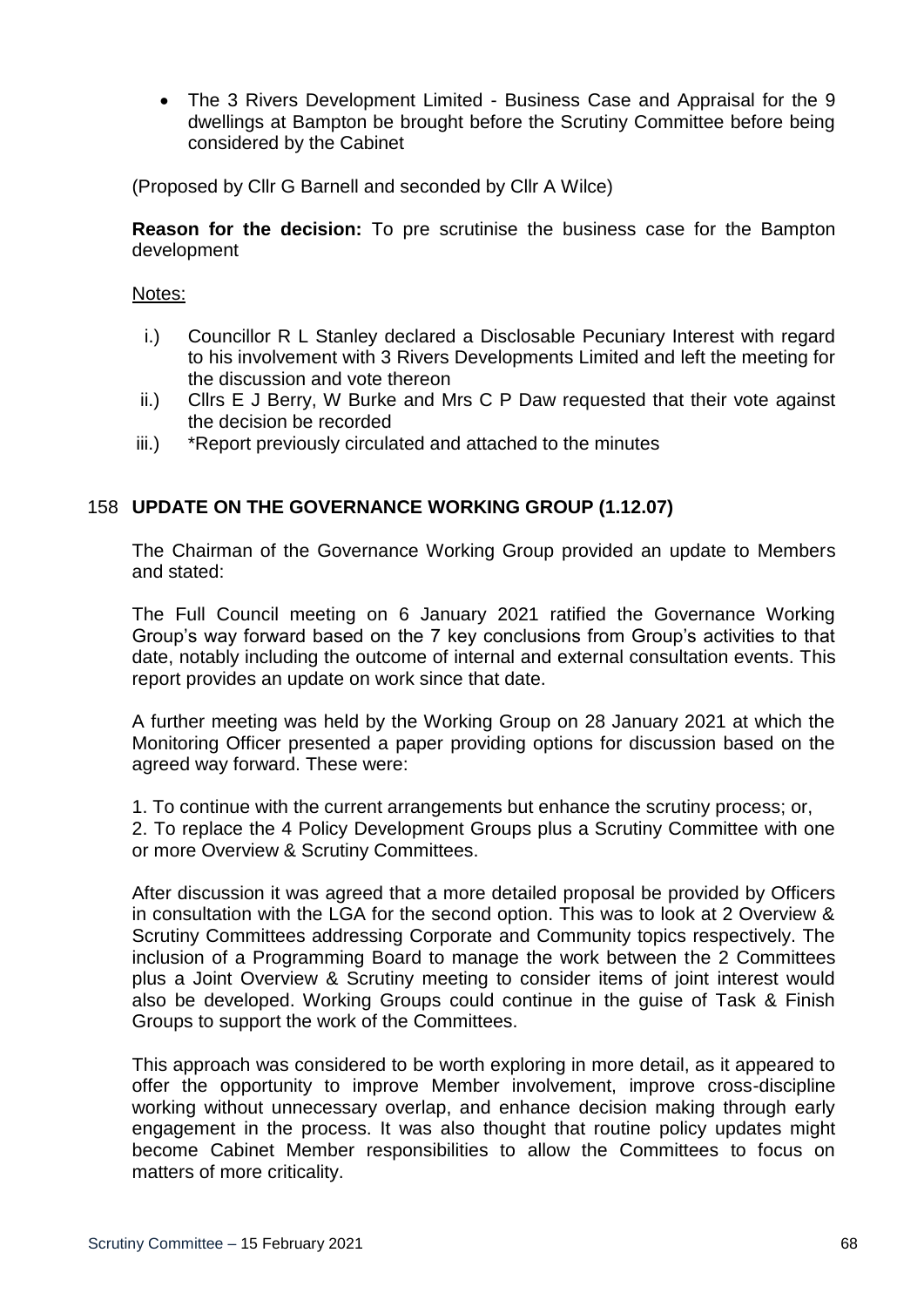Member support for a new approach was recognised as crucial. Subsequent to the meeting the Monitoring Officer has started work and will contact the Chairs of Scrutiny Committee, Audit Committee and the 4 Policy Development Groups for input in due course.

As planned, the Working Group is scheduled to meet again on 2 March 2021 where more detailed proposals will be discussed. All Members are welcome to contribute to that meeting. The aim remains to bring a recommendation to an Extraordinary Full Council meeting on 17 March 2021.

The Chairman of the Governance Working Group stated that he would provide a written response to the public questions raised.

Consideration was given to:

- The working group considered public engagement in the process to have been adequate
- Members thoughts that it was clear from public consultation that there was no real appetite for huge constitutional change to the authority's governance arrangements
- Some Members views that the Working Group had made no serious attempt to reverse the Strong Leader and Cabinet System

A member of the Working Group explained that he had not initially gone into the review with an open mind and was convinced that a return to a committee structure was the way to go initially. However, during the work of the Working Group many alternatives had been explored and that he felt that option 2 could control the Cabinet in the proposed structure.

## 159 **ESTABLISHMENT ANNUAL UPDATE (1.39.07)**

The Committee had before it, and **NOTED**, a \*report of the Corporate Manager for People, Governance and Waste presenting the Establishment annual update.

The officer outlined the contents of the report and stated that it included updates on the key establishment indicators of sickness and agency expenditure, turnover and the impact of COVID-19 on our workforce.

He explained the work that had been ongoing on the engagement, development and wellbeing of the workforce and priorities for the coming year.

In response to questions asked the Corporate Manager for People, Governance and Waste provided the following responses:

- Turnover was higher than the Council would have liked but there had been some challenges including proactive headhunting by another authority, restructuring and some challenging staffing issues to address
- Forecast sickness absence was running at 6 days lost per FTE employee which compared favourably to both the private sector and public sector
- When advising on people issues such as employee relation issues, retention and development that the impact on both the operational and financial performance had to be considered e.g. timescales, expenditure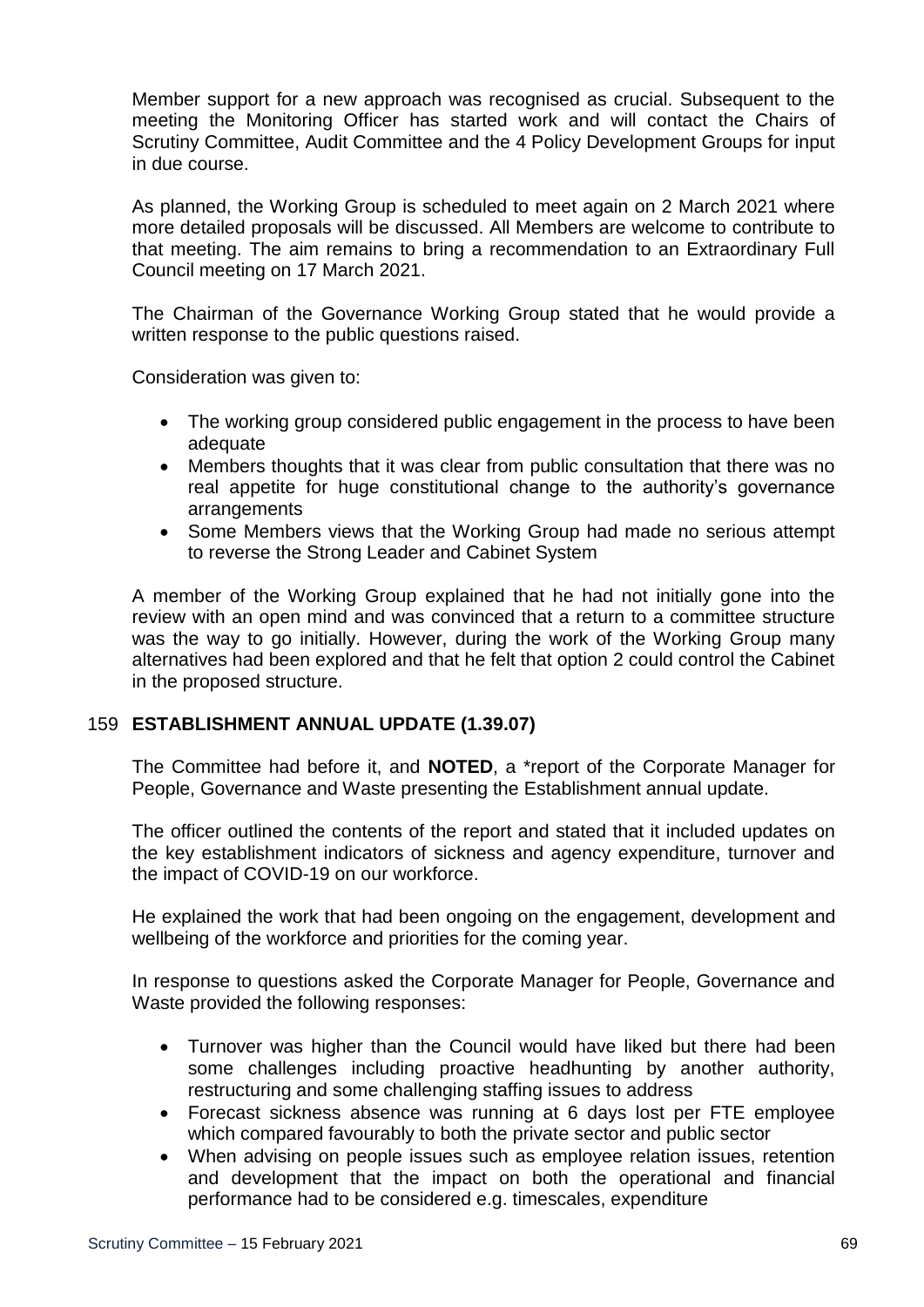A new staff survey would be launched in the autumn

There was a general discussion with regard to how the workforce had changed and adapted during the pandemic and that some staff had particularly enjoyed working from home and had been more productive.

The Chief Executive reassured Members that the authority was looking at the new normal and how it transitioned in the future. He explained that the initial approach to working from home had been a make do and mend approach which had developed over time and that the infrastructure would need to be investigated moving forward.

## Notes:

- i.) Cllr S J Penny left the meeting at 4.05pm
- ii.) \*Report previously circulated and attached to the minutes

# 160 **AMENDMENT(S) TO THE CONSTITUTION (1.54.16)**

The Monitoring Officer provided a verbal update to Members and stated that subject to 17.3 (b) of the Constitution, changes to the Constitution would only be approved by the full Council following discussion by the Standards Committee.

The Monitoring Officer had the authority to make changes if it was:

- 1. A minor variation; or
- 2. Required to be made to remove any inconsistency or ambiguity; or
- 3. Required to be made so as to put into effect any decision of the Council or its committees or the Cabinet.

She informed Members that all changes to the constitution were recorded at the back of the published document.

The Monitoring Officer further explained that she had given instructions that the book of motions be amended to show if the motion had been carried and if a constitutional change was required and made. All constitutional changes would be reported to the Standards Committee.

# 161 **PUBLIC SPACES PROTECTION ORDER (2.10.19)**

The Committee had before it, and **NOTED**, a \*report of the Legal Services Team Leader providing the process for the Public Spaces Protection Order (PSPO).

The officer provided a further update and confirmed that all maps had been sent to the Town and Parish Council's in order that their accuracy could be verified.

The Legal Services Team Leader explained to Members that the legislation was in place but this was not enforceable without an adopted PSPO in place.

She explained the lessons learned and the following processes moving forward:

• The Town and Parish Council's would be used to validate maps as they had the local knowledge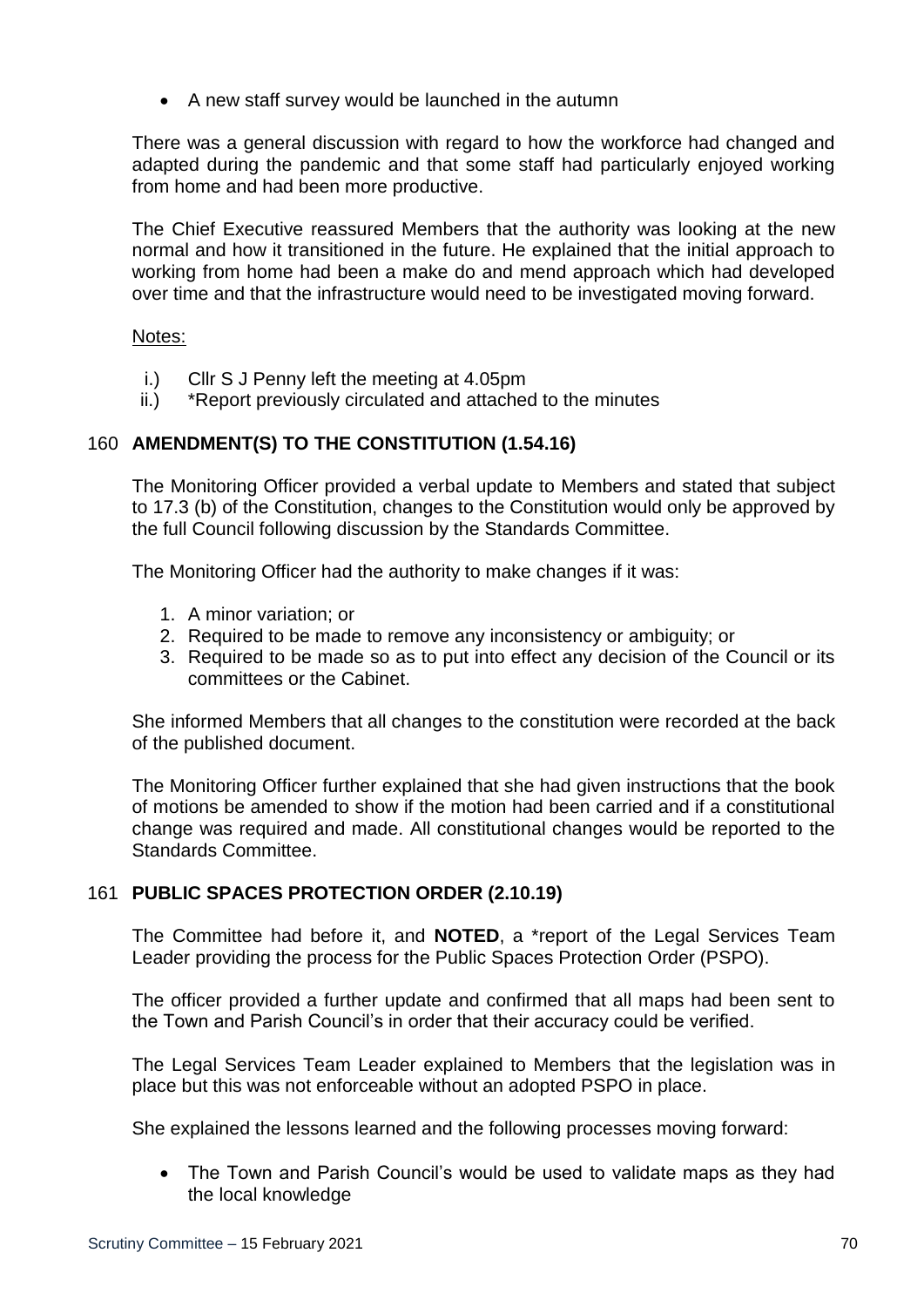- There would be longer project management lead times to enable the process to go through its different stages in a timely manner
- Members to be involved to review any future drafts of a PSPO before it is sent to the PDG's for review and approval

The Cabinet Member for the Environment stated that he could not comment on why the process had taken so long as he had only taken over the portfolio in September. He reassured Members that he was now heavily involved in the process and would ensure that necessary and relevant enforcement was in place.

The Committee then **RECOMMENDED** to the Cabinet Member for the Environment that:

a) arising from the lessons learned, a procedure is put in place to ensure that all future renewals or reviews of PSPOs (or similar enforcement legislation) goes through each necessary stage or process required to ensure the effective and lawful application of that legislation

b) the responsible Cabinet Member to ensure that, once the PSPO (Dogs) is enforceable, there is sufficient officer resource committed to actively enforcing it.

(Proposed by Cllr A Wilce and seconded by Cllr B G J Warren)

**Reason for the Decision:** To ensure that there are robust processes in place for the implementation of a Public Spaces Protection Order

## **Notes**

- i.) Cllr B G J Warren declared a personal interest as Chairman of the Environment PDG and Willand Parish Council
- ii.) \*Report previously circulated and attached to the minutes

# 162 **WHISTLE BLOWING 6 MONTH UPDATE (2.44.21)**

The Director of Business Improvement and Operations explained to the Committee that there had been no whistleblowing instances in the previous 12 months.

## 163 **PERFORMANCE AND RISK (2.56.03)**

The Committee had before it, and **NOTED**, the \*Performance and Risk report of the Operations Manager for Performance, Governance and Health & Safety.

The Director of Business Improvement and Operations noted the following questions from Members and stated she would provide a written response:

- Under Homes PDG why had the Emergency Repairs Completed on Time, the Urgent Repairs Completed on Time, Routine Repairs Completed on Time and the Repair Jobs When an Appointment was Kept targets been reduced?
- Why was the measure for the % of rents collected not included
- Under Homes PDG Members requested updated targets for Deliver Housing
- Under Corporate Plan PI why did the figures for % total NNDR collected monthly go from red to pink but the figures were higher?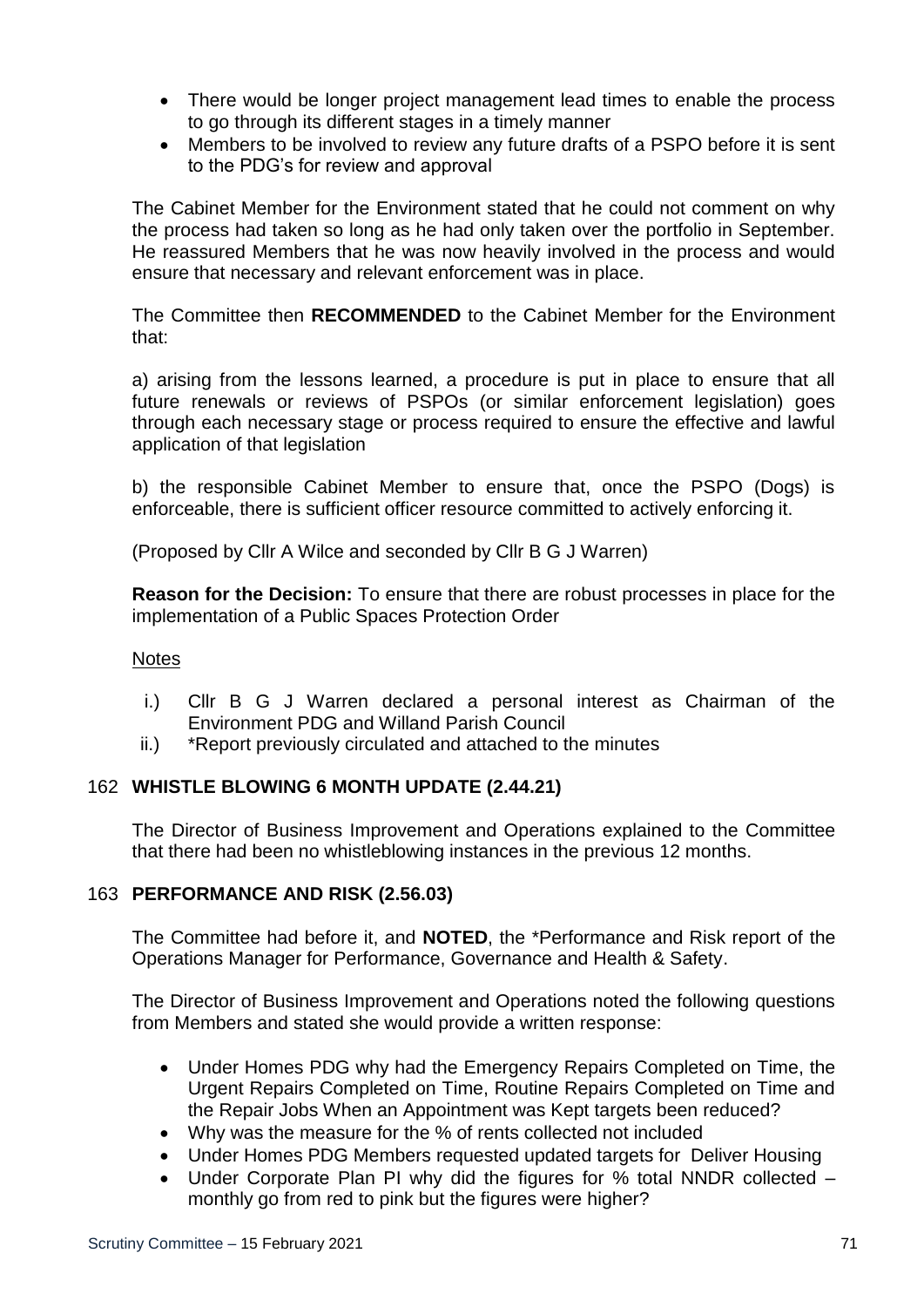Members requested that their thanks to the waste and recycling officers be recorded.

#### Notes:

- i.) Cllr R J Stanley left the meeting at 17.19pm
- ii.) \*Performance and Risk report previously circulated and attached to the minutes

#### 164 **FORWARD PLAN (2.58.58)**

The Committee had before it, and **NOTED**, the \*Forward Plan.

Note: \*Forward Plan previously circulated and attached to the minutes.

#### 165 **MENOPAUSE WORKING GROUP (3.01.46)**

The Committee had before it the \*report of the Scrutiny Officer presenting the final report of the Scrutiny Committee Menopause Working Group.

The Chairman of the Working Group thanked Members, staff and officers for the work that had been done on the Working Group.

Therefore it was **RECOMMENDED** to the Head of Paid Service:

- 1. That MDDC introduces 'Wellbeing Ambassadors'. These will be members of staff who will be supported by relevant training to be able to provide advice to employees on a range of issues, including menopause, mental health and other workplace issues. Ambassadors should have clear knowledge about where to signpost staff for further support if necessary.
- 2. That a review of support available to staff with menopause symptoms takes place. This could include whether desk fans are too large and how to ensure all staff know how to regulate the temperature in meeting rooms. Consideration should also be given to ensuring understanding needs of staff not working in an office space, and whether the current unisex toilets could be changed.
- 3. That MDDC has an awareness raising campaign on the menopause to normalise the issue and make staff aware of the support available. This could be through posters, internal communications and utilisation of the Wellbeing Ambassadors.
- 4. That a MDDC work place policy on the menopause is drawn up, agreed and promoted to all staff. The policy should help signpost support and links to other relevant policies as well as include clarity around: options available for staff experiencing symptoms; how to log time taken off; options for flexible working including the ability to work out of hours if needed.
- 5. That all line managers receive menopause in the workplace training. This will help ensure line managers are clear about the symptoms and impact of the